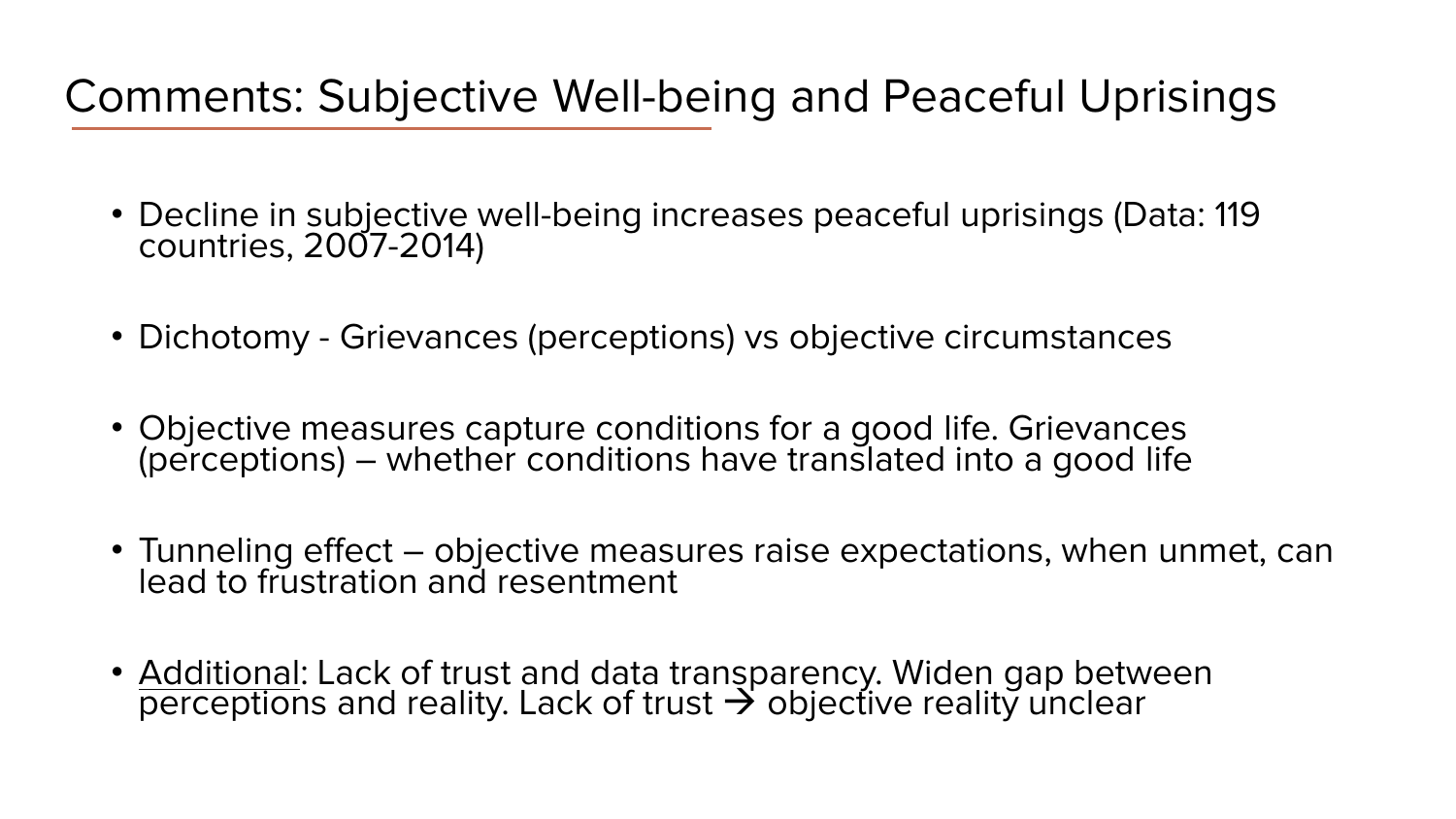Cantril ladder scale – Best possible life (10) versus the worst possible life (0)

"Better to be Socrates dissatisfied than a fool satisfied" – John Stuart Mill

- Thresholds (suffering 4 or less)
- Expectations 5 years from now

## **Subjective Welfare consistency across time :**

- Tradeoffs over time (e.g. medical students)
- The idea of the best possible life changes across time: Social media
- Mobile phones per inhabitants (old phones vs smart phones)
- Mobile phone signal coverage/social media penetration (Manacorda and Tesei 2020 – Econometrica; Enikolopov et al. 2020 - Econometrica)
- Contagious protest (learning across regions) catalyzed by social media (Arezki et al., 2020)